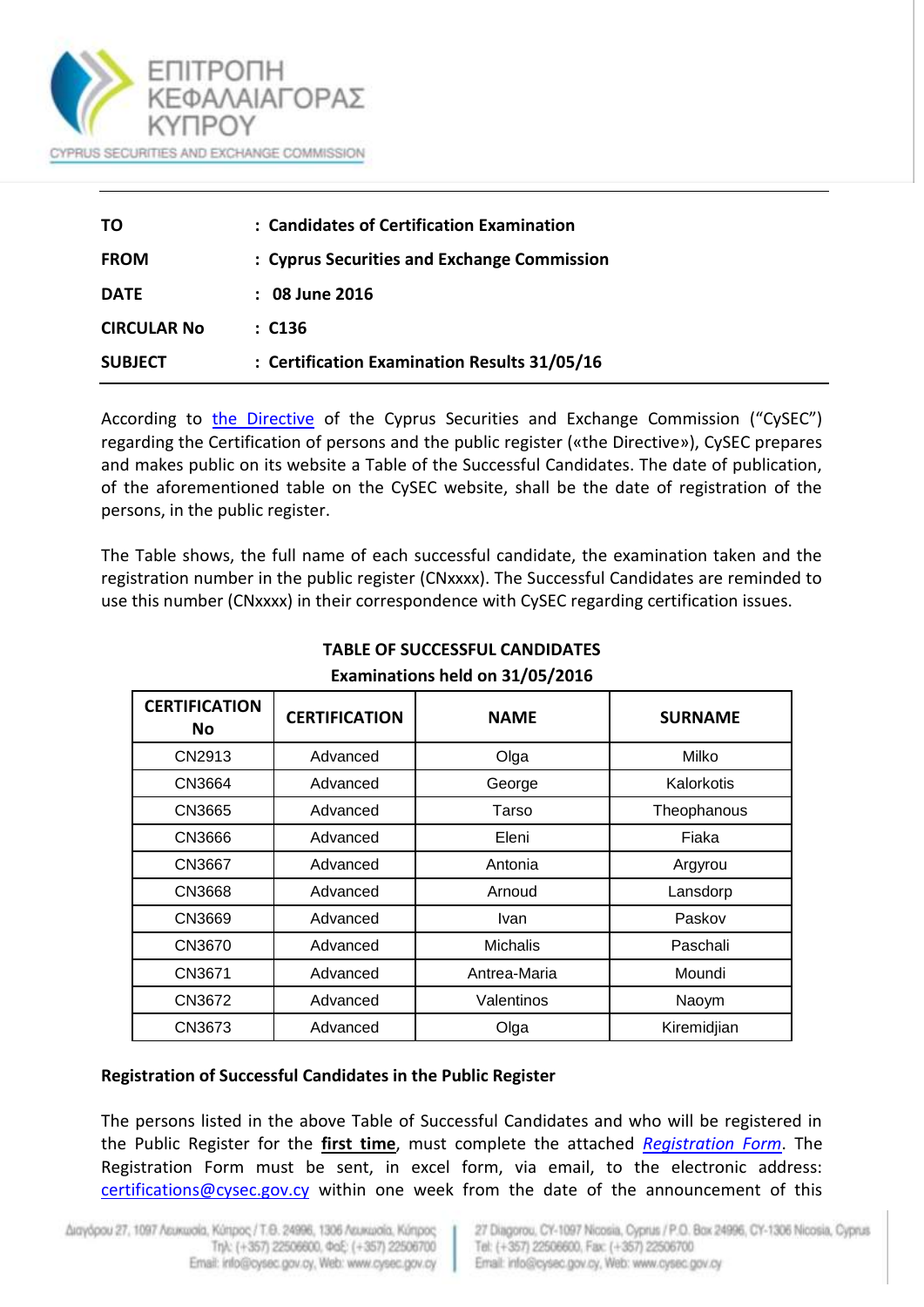Circular.

[CySEC Guidelines to CIFs \(Circular C025\),](http://www.cysec.gov.cy/CMSPages/GetFile.aspx?guid=48bc8f53-29cf-4e9b-b627-0ac4ac59419a) published in May 2012, stipulate, among other things, the minimum qualifications (good repute, academic/professional qualifications or relevant working experience) that the persons engaged in the provision/carrying out of investment services/activities should possess, in addition to their registration in the Public Register.

## **Annual renewal of the Registration in the Public Register**

In accordance with Paragraphs 16(1) and 16(2) of the Directive:

*"(1) Persons registered in the public register shall be obliged to renew their registration in the public register within two months from the end of each calendar year that follows their registration in the public register.*

*(2) Persons registered in the public register shall be deemed to have renewed their registration when they:*

*(a) submit to the Commission a statement of continued professional training ("CPT") on topics that fall within the existing legislation on the capital market, of a duration of five (5) hours for persons registered in the public register for the basic examination and of a duration of ten (10) hours for persons registered in the public register for the advanced examination, for each calendar year.*

*(b) pay to the Commission an annual renewal fee of eighty euro (€80)."*

Following the above, the persons registered in the public register for the first time, in 2016, are obliged to renew their registration in the public register, within two months from the end of 2017 (**01/01/2018 to 28/02/2018**), by completing during 2017 the CPTs, as provided for in paragraph 16(2)(a) of the Directive and by paying the annual renewal fee of €80, as provided for in paragraph 16(2)(b) of the Directive.

The persons already registered in the public register under the Basic Examination, and who have succeeded in the Advanced Examination during 2016, are upgraded in the register from CySec. However, they have to renew their registration in the Public Register by the end of February 2017, in Advanced Level in accordance with the Directive, by paying the renewal fee of €80 and by completing 5 hours of CPTs during 2016 the time in which they succeeded the Advanced examination. The CPTs have to be increased to 10 hours during 2017 for the renewal of Advanced Level and submitted until February 2018.

All enquiries and clarifications regarding the above should be addressed το: [certifications@cysec.gov.cy](mailto:certifications@cysec.gov.cy)

## Yours sincerely